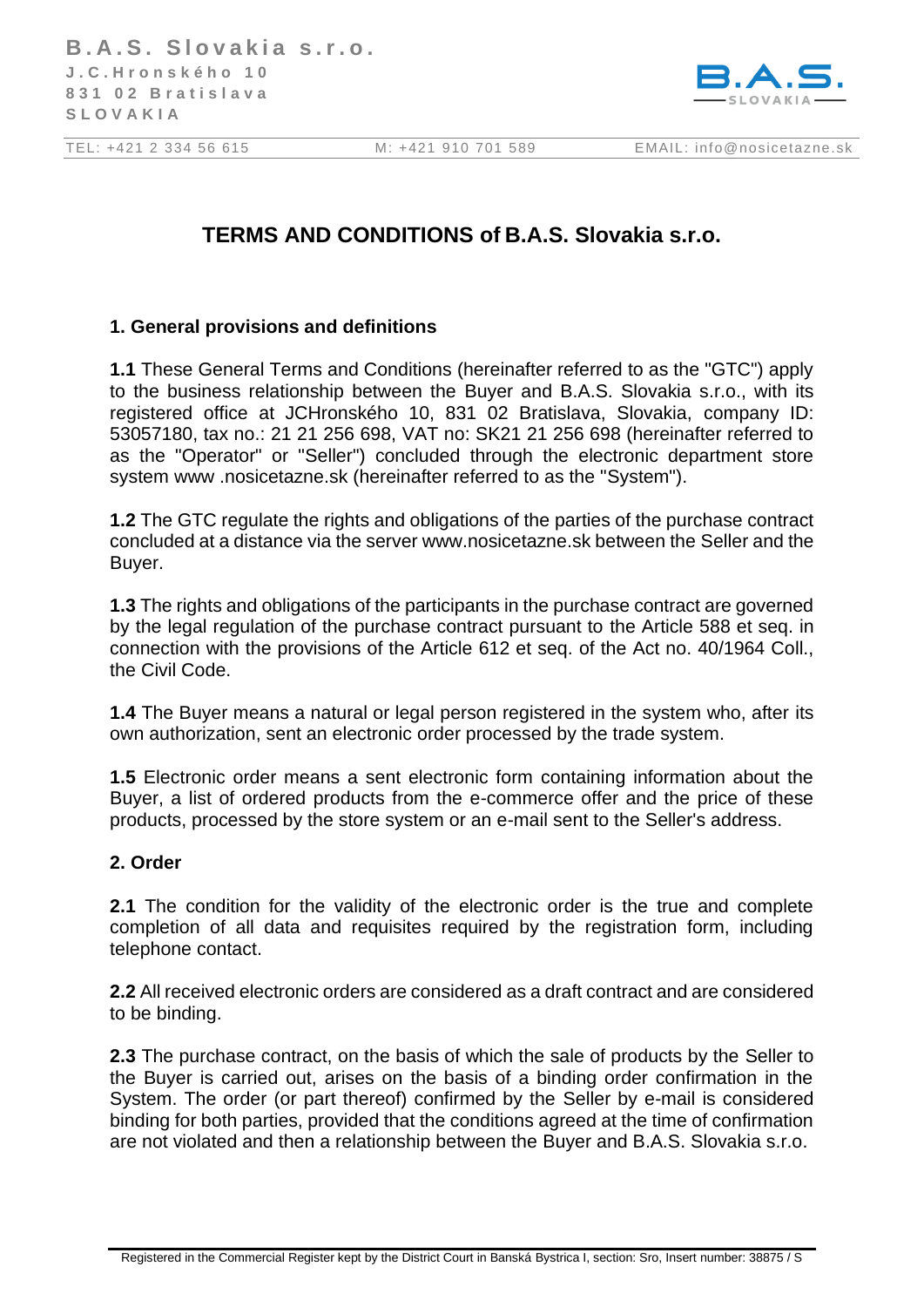

**2.4** The main conditions are considered to be the content of the order (exact specification of the products and its number), the price for the products and transport, the method of delivery and the method of payment for the products.

# **3. Order cancellation**

**3.1** Cancellation of the order by the Buyer. The Buyer has the right to cancel the order without giving a reason at any time before its binding confirmation by the Seller. After binding confirmation of the order the Buyer may cancel the order only if the Seller does not meet the agreed delivery conditions. In the event of cancellation of a confirmed order, the Buyer is obliged to compensate the Seller for the damage caused by this action. The Seller will exercise the right to compensation mainly in the case of purchase of goods "to order", which had to be procured at the customer's request or if in connection with the securing of goods has already been incurred demonstrable costs.

# **3.2 Cancellation of the order by the Seller**

The Seller reserves the right to cancel the order or part thereof in these cases:

- in the case of a cash on delivery order, if the order could not be confirmed
- incorrect phone number, unavailable, does not reply to emails
- if the Buyer has not taken over the product in the past or otherwise violated the Terms and Conditions
- products are no longer produced or delivered or the price of the supplier of the products has changed significantly.

In the event of this situation occurs, the Seller will immediately contact the Buyer to agree on further action. If the Buyer has already paid part or all of the purchase price, this amount will be transferred back to his account or address within 15 calendar days.

# **4. Withdrawal from the purchase contract (mail order business)**

**4.1** Withdrawal from the purchase contract by the Buyer

In accordance with the Act on Consumer Protection in Mail Order no. 108/2000 Coll., the Buyer has the right to withdraw from the purchase contract within 7 working days of receiving the goods. If this right is exercised, the Buyer is obliged to comply with the conditions and procedure set out in point 4.2. GTC.

**4.2** How to proceed in case of withdrawal from the purchase contract

Due to the fact that in the event of withdrawal, the contract is cancelled from the beginning, returned or replaced by the supplier to the Buyer and the Buyer to the supplier all mutually accepted.

If the Buyer decides to withdraw from the contract within the period specified in the point 4.1, he is obliged to comply with the following conditions: contact us (see contact details) with a request to withdraw from the contract with the order number, name and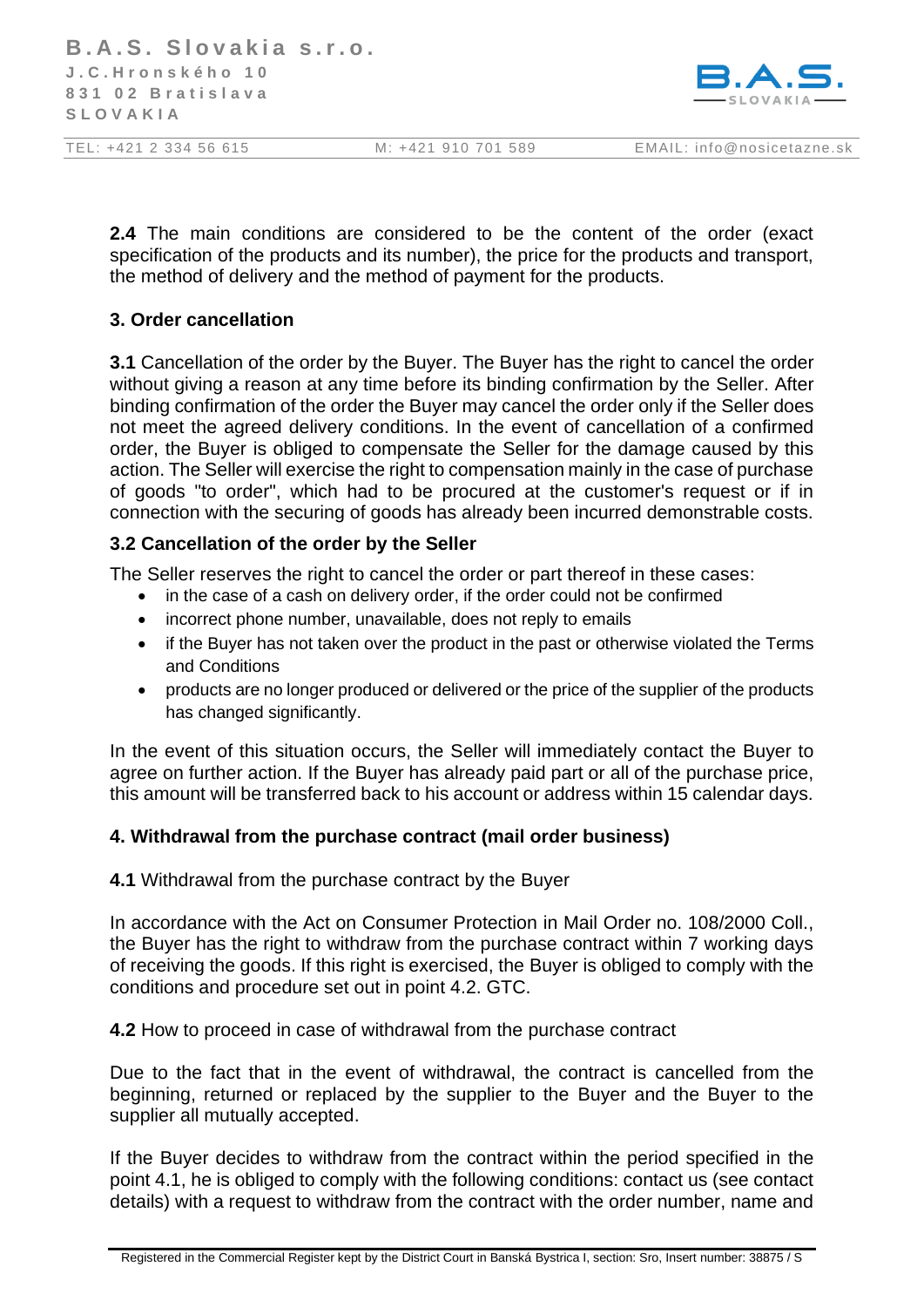

surname, date of purchase and the account number or address for a refund. If the Buyer has already received and accepted the goods, he will send them back to our address specified in the contact section, under the following conditions:

- product must be in the original undamaged packaging (with undamaged protective foil)
- product must not be used
- product must be undamaged
- product must be complete (including package leaflet, etc.)
- it must be sent together with the proof of purchase invoice

If you meet all the above conditions for the return of products, we will send you money for the products by transfer to your account no later than 14 working days after the physical receipt of the products. Products must be sent by registered mail and insured, as we are not liable for any loss on the way to us. Cash on delivery will not be accepted. In case of non-fulfilment of any of the above conditions, withdrawal from the order will not be accepted and products will be returned at the expense of the sender.

# **5. Price conditions**

**5.1** The prices of the products are final, we are VAT registered.

**5.2** Prices of postage and packing are listed in point 6.

**5.3** The Buyer has the option to pay in the following currencies: EUR

#### **6. Postage and packing**

**6.1** The transport of products for our company within the Slovak Republic is provided by the courier transport company Direct Parcel Distribution SK s.r.o. (DPD).

Personal collection at the address of the werehouse: Kolmá 4, 851 01 Bratislava - Petržalka (KOLPO building, office no. 1).

DPD CLASSIC: Slovak Republic – parcel up to  $31.50$  kg = 4.50 EUR Distribution outlet – parcel up to 31.50 kg FREE OF CHARGE Order above 100.00 EUR - transport FREE OF CHARGE Cash on delivery  $= 1.00$  EUR

EXPORT zone 1: Czech Republic, Hungary – parcel up to  $31.50$  kg =  $15.00$  EUR Austria, Poland – parcel up to  $31.50$  kg = 10.00 EUR

Cash on delivery =  $1.50$  EUR

EXPORT zone 2: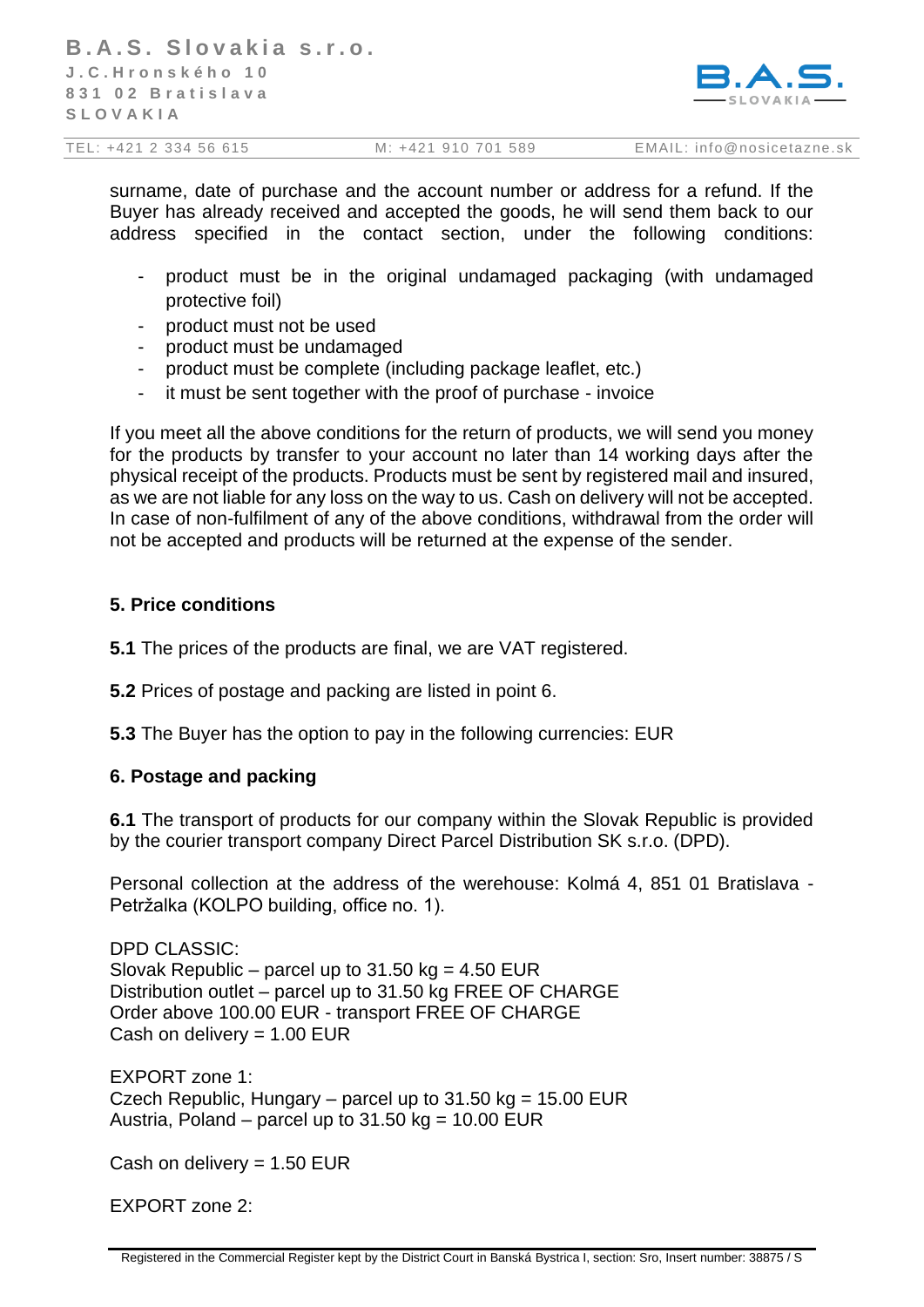

Spain – parcel up to  $31.50$  kg =  $75.00$  EUR

*Prices are without VAT.*

In case of order before 3 p.m. we send the goods on the next working day.

- 3 free delivery attempts
- free return delivery to the shipping address in case of unsuccessful delivery
- package tracking on our website

software for printing labels, if necessary, packaging material (flyer 35x45 or 45x55 cm), handling labels FRAGILE and THIS SIDE UP! are included in the price

insurance for each package up to 2500€ for domestic shipment, 520€ for international shipment

unique DPD HOME service for deliveries to private persons, payment on delivery by credit card to the courier via POS terminal.

Maximum dimensions of 1 parcel in transit:

Weight max. 31.5 kg, 31.5kg to abroad. The longest side max. 175 cm. The circumference length max. 300 cm (double the sum of the shorter sides + the longest side).

**6.2** Postage and packing costs for deliveries to the territory of the European Union member states or other countries are determined individually on the basis of a written agreement (by email) between the Buyer and the Seller.

#### **7. Terms and payment option for goods**

**7.1** By a single transfer from the account to the bank account of B.A.S. Slovakia s.r.o. specified in the e-mail notification.

**7.2** By online payment via the 24Pay payment gateway.

**7.3** By payment on delivery upon receipt of the goods at the post office.

**7.4** By payment on delivery upon receipt of the goods by DPD courier.

**7.5** By concluding a contract with Home Credit Slovakia, a. s., Teplická 7434/147, 921 22 Piešt'any. Instalment consumer credit.

**7.6** By concluding a contract with Ahoj, a.s., Karpatská 15, 05801 Poprad. Instalment consumer credit.

**7.7** If the price for the delivered products is not paid in full, the Seller shall have the right to suspend further deliveries of the goods until the price is paid.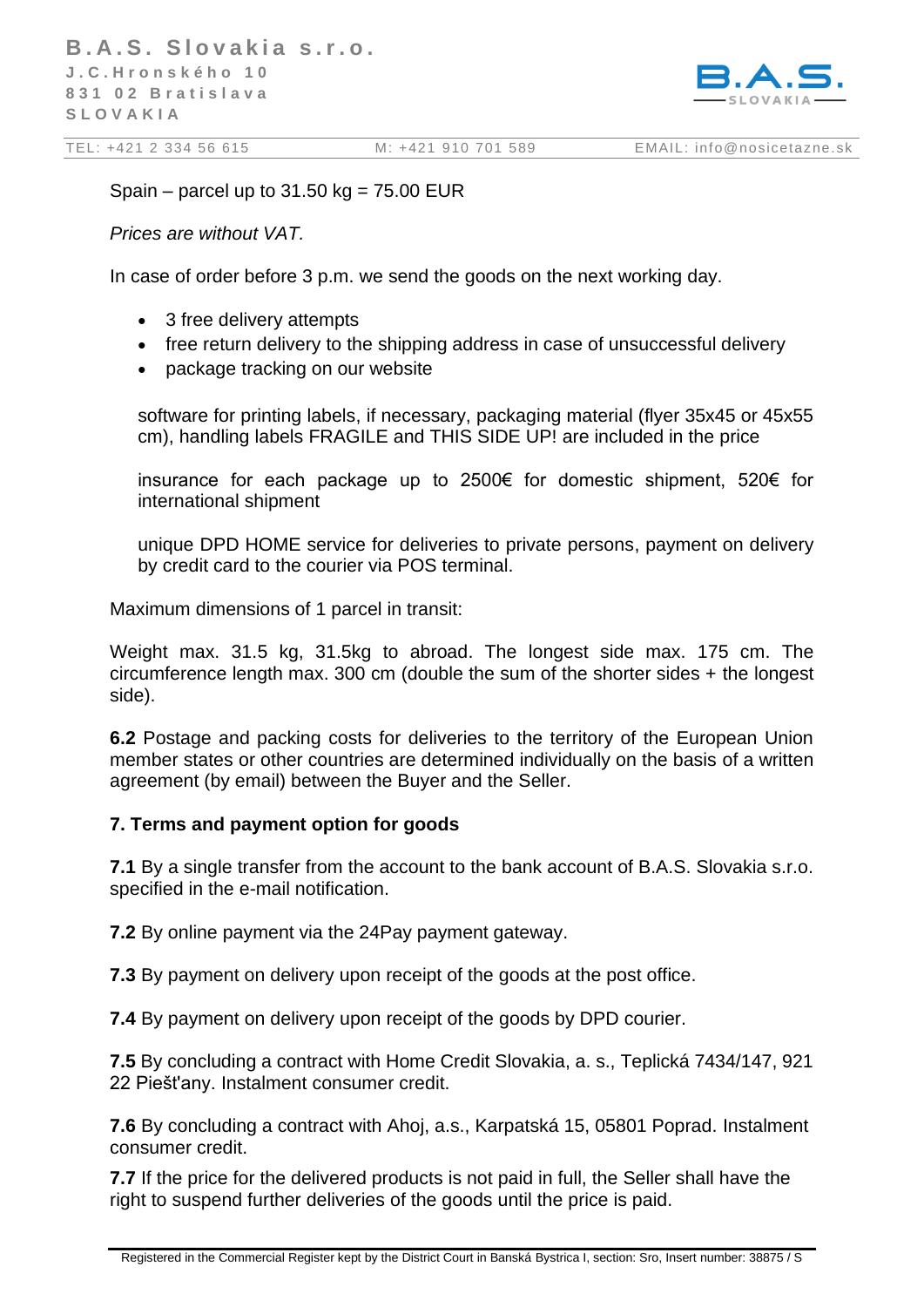

#### **8. Delivery terms**

**8.1** Deliveries of the object of performance (ordered goods) shall be dispatched as soon as possible, subject to the availability of the products and the Seller's operational possibilities. The availability of the goods is indicated for each product.

**8.2** Each customer is informed of any changes in the order status by email. He can check the status of the order by logging into the System**.**

**8.3** Goods are delivered by courier transport company Direct Parcel Distribution SK s.r.o. (DPD), to the address specified by the Buyer in the order. The shipment of goods always includes an invoice.

**8.4** Title to the products shall pass to the Buyer upon receipt and payment of the purchase price.

**8.5** The goods are delivered exclusively within the EU territory.

**8.6** Delivery of goods to the territory of the European Union member states or other countries is subject to prior agreement and mutual written agreement between the Buyer and the Seller on the price for postage and packing and any other delivery conditions.

#### **9. Warranty Terms and Conditions**

**9.1** These Warranty Terms and Conditions apply to Goods purchased from B.A.S. Slovakia s.r.o. and whose claim has been made within the warranty period of 24 months from the date of purchase of the goods.

**9.2** For any goods purchased from B.A.S. Slovakia s.r.o., an electronic invoice (sales receipt) is sent to the Buyer upon ordering, which also serves as a warranty document.

**9.3** Upon receipt of the goods, the Buyer is obliged to check the following**:**

\* whether it is the product that has been ordered (if it is a product that has not been ordered, do not unpack or open the goods, otherwise it will not be possible to exchange them)

\* whether the product is in an intact condition, i.e. that there is no obvious defect.

The warranty does not cover defects in the goods caused by improper use, storage or damage to the goods by the Buyer. The packaging and contents of the product must not be mechanically damaged (mechanical damage is defined as damage to the product that could not have been caused by normal use of the product for the purpose for which it was manufactured).

The Buyer is obliged to claim the goods under the above conditions at the following address: